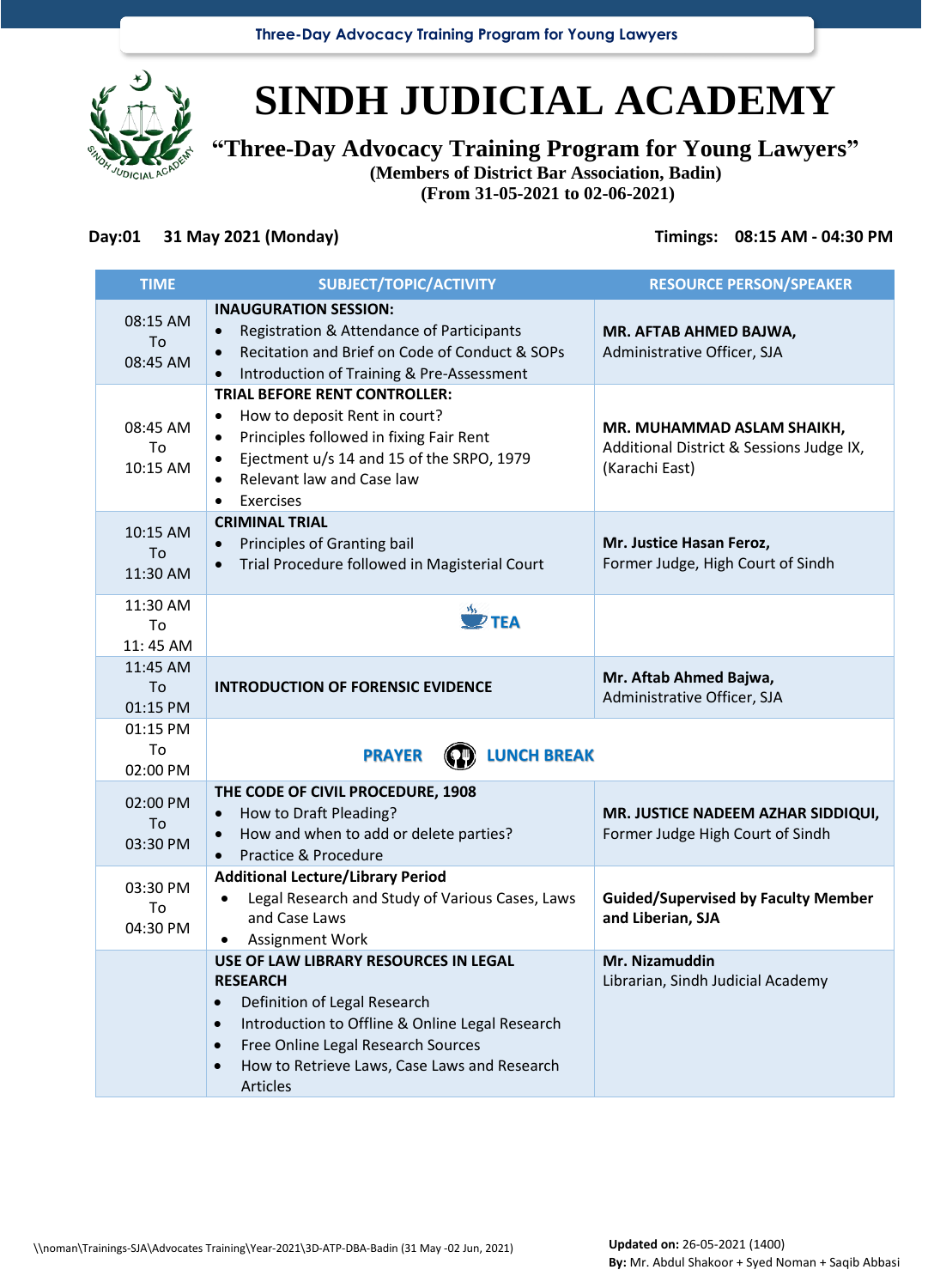## **Day:02 01 June 2021 (Tuesday) Timings: 08:30 AM - 05:00 PM**

| <b>TIME</b>                | SUBJECT/TOPIC/ACTIVITY                                                                                                                                                                              | <b>RESOURCE PERSON/SPEAKER</b>                                                      |
|----------------------------|-----------------------------------------------------------------------------------------------------------------------------------------------------------------------------------------------------|-------------------------------------------------------------------------------------|
| 08:30 AM<br>To<br>10:00 AM | <b>LAW OF EVIDENCE</b>                                                                                                                                                                              | <b>Mr. Haleem Ahmed</b><br>Additional District & Sessions Judge-I<br>Karachi (East) |
| 10:00 AM<br>To<br>11:30 AM | <b>MAGISTERIAL TRIAL</b><br><b>Procedure and Practices</b><br>$\bullet$                                                                                                                             | Mr. Justice Abdul Rasool Memon,<br>Former Judge, High Court of Sindh                |
| 11:30 AM<br>Tο<br>11:45 AM | $\overline{\mathscr{D}}$ TEA                                                                                                                                                                        |                                                                                     |
| 11:45 AM<br>To<br>01:00 PM | <b>SESSION TRIAL</b><br><b>Procedure and Practices</b>                                                                                                                                              | Mr. Justice Farooq Ali Channa,<br>Former Judge, High Court of Sindh, Karachi        |
| 01:00 PM<br>To<br>02:00 PM | <b>INTRODUCTION OF LAND REVENUE LAW</b><br><b>Relevant laws</b><br>$\bullet$<br>Case Laws<br>$\bullet$                                                                                              | Mr. Justice Syed Ali Aslam Jafri<br>Former Judge High Court of Sindh                |
| 02:00 PM<br>To<br>02:30 PM | <b>LUNCH BREAK</b><br><b>PRAYER</b>                                                                                                                                                                 |                                                                                     |
| 02:30 PM<br>To<br>04:00 PM | <b>TRIAL IN COURT OF MAGISTRATE</b><br>Supply of Documents to Accused<br>$\bullet$<br>Access to Justice through Legal Aid & Witness<br>$\bullet$<br>Protection<br><b>Mock Trial &amp; Exercises</b> | Mr. Muhammad Shahid Shafiq,<br>D&SJ/SFM, SJA                                        |
| 04:00 PM<br>To<br>05:00 PM | <b>Additional Lecture/Library Period</b><br>Legal Research and Study of Various Cases, Laws<br>and Case Laws<br><b>Assignment Work</b><br>$\bullet$                                                 | <b>Guided/Supervised by Faculty Member</b><br>and Liberian, SJA                     |